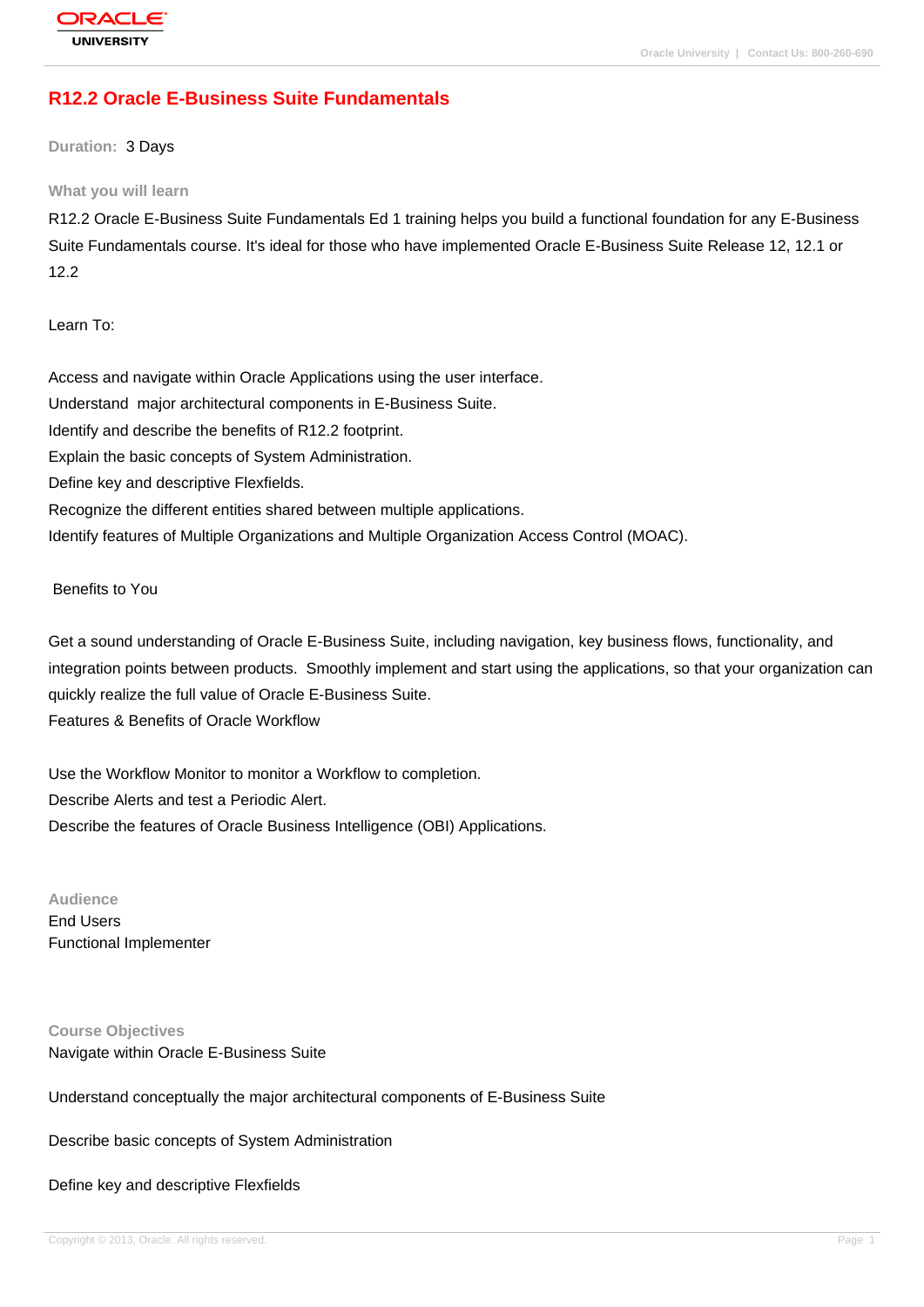Identify shared entities across E-Business Suite

Describe features and benefits of Multiple Organization Access Control (MOAC)

Create Oracle Alerts and test a Periodic Alert

Learn the key features and benefits of Workflow

Understand basic features of Oracle Business Intelligence (OBI) Applications

#### **Course Topics**

### **Oracle E-Business Essentials for Implementers: Overview**

**Objectives** Course purpose More help about documentation and other resources OU courses **Summary** 

### **Navigating in Oracle Applications**

Logging into and logging off from Oracle Applications Accessing Responsibilities Using forms & menus Data Flow Across Oracle Applications Entering data using forms Retrieving, Editing and Deleting records Accessing Online Help Running reports and programs

### **Introduction to Oracle Applications**

Introduction to R12.1 Footprint Benefits of R12.1 Footprint R12.1 E-Business Suite Architecture Basic Technical Architecture Overview of Oracle file system and directories Brief Overview/Introduction about Oracle E-Business Suite Integrated SOA Gateway

## **Fundamentals of System Administration**

Application Security Overview Function Security Data Security Profile Options Standard request submission (SRS)

### **Fundamentals of Flexfields**

Basics of Flexfields Define Value sets Define Key Flexfields Define Descriptive Flexfields Planning Decisions